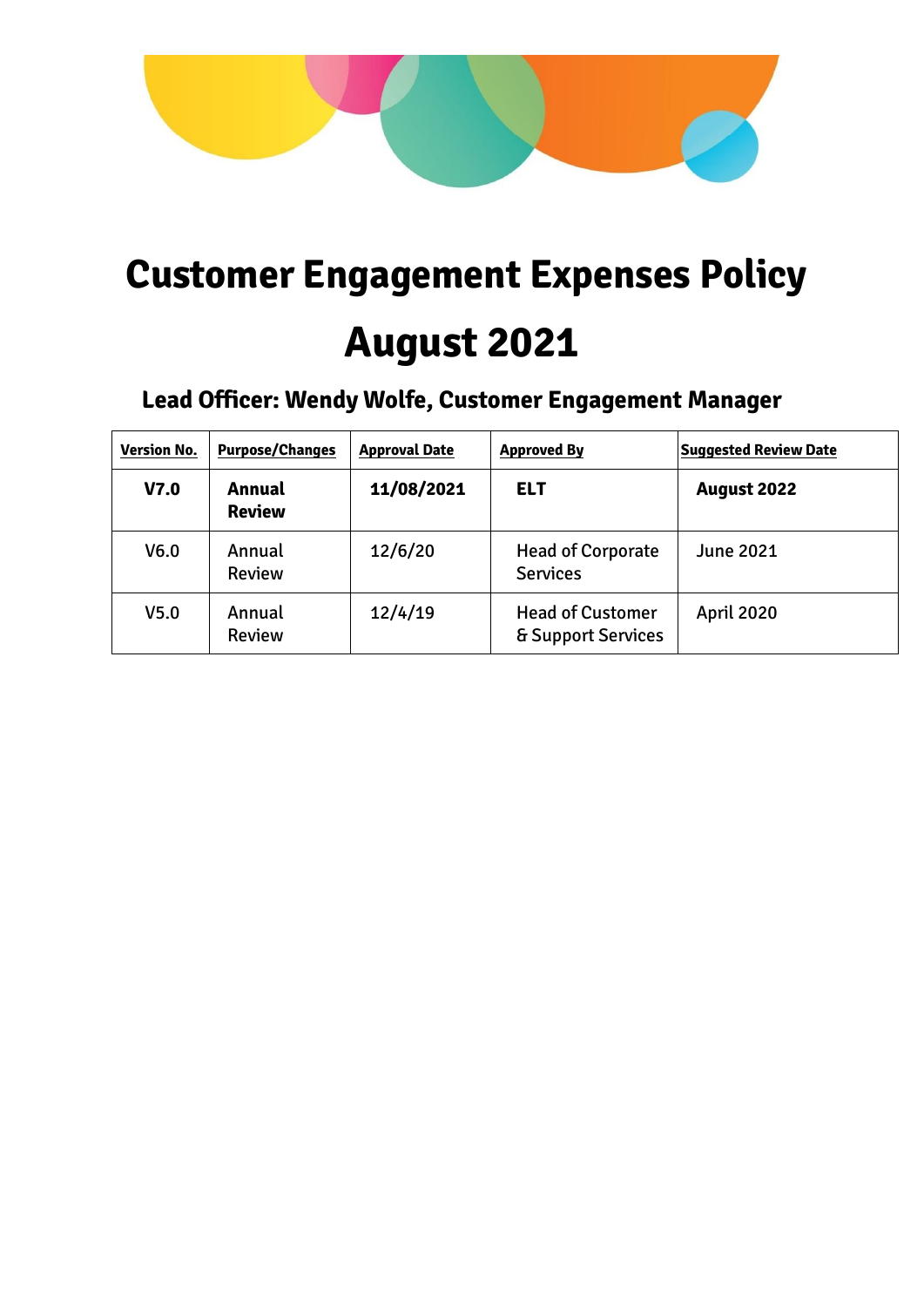## **1. Our policy is...**

1.1 Everyone should have equal opportunities to become Ongo Home (OH) s volunteers regardless of their means, so it is important that residents will not be out of pocket as a result of volunteering in projects, participating in events, attending meetings or being involved in other activities (i.e. conferences or training events).

## **2. It applies to...**

- 2.1 This policy covers travel, subsistence and childcare / carers costs incurred by volunteers (and other residents engaged in officially recognised OH or customer engagement activity) travelling to the project base, meetings and on other official OH business providing prior approval has been obtained from the Project Coordinator or Service Manager.
- 2.2 Claims for incidental expenses (i.e. telephone calls, stationery will not be reimbursed unless they have been authorised by the Customer Engagement Team (receipts will be required).

#### **3. Because we want to...**

- 3.1 Make sure no volunteer or resident is out of pocket as a result of their volunteering work.
- 3.2 Provide clear guidelines to ensure that volunteers or residents do not inadvertently incur expenses which OH can neither justify nor reimburse.
- 3.3 Make sure colleagues are monitoring and managing the cost of expenses within their day-to-day operational budgets.

#### **Expenses will only be reimbursed if they comply with this policy.**

#### **4. We will...**

- 4.1 Hold meetings (national, regional and local) wherever possible, at venues that are accessible by public transport as many of our residents do not have access to cars.
- 4.2 Make sure expense claims are authorised and paid as quickly as possible. This may be at the meeting or event itself when this is feasible. Our preferred method of payment is via BACS transfer in arrears (bank details will be required) although in cases of extreme hardship, consideration will be given to paying residents via other methods, e.g. petty cash.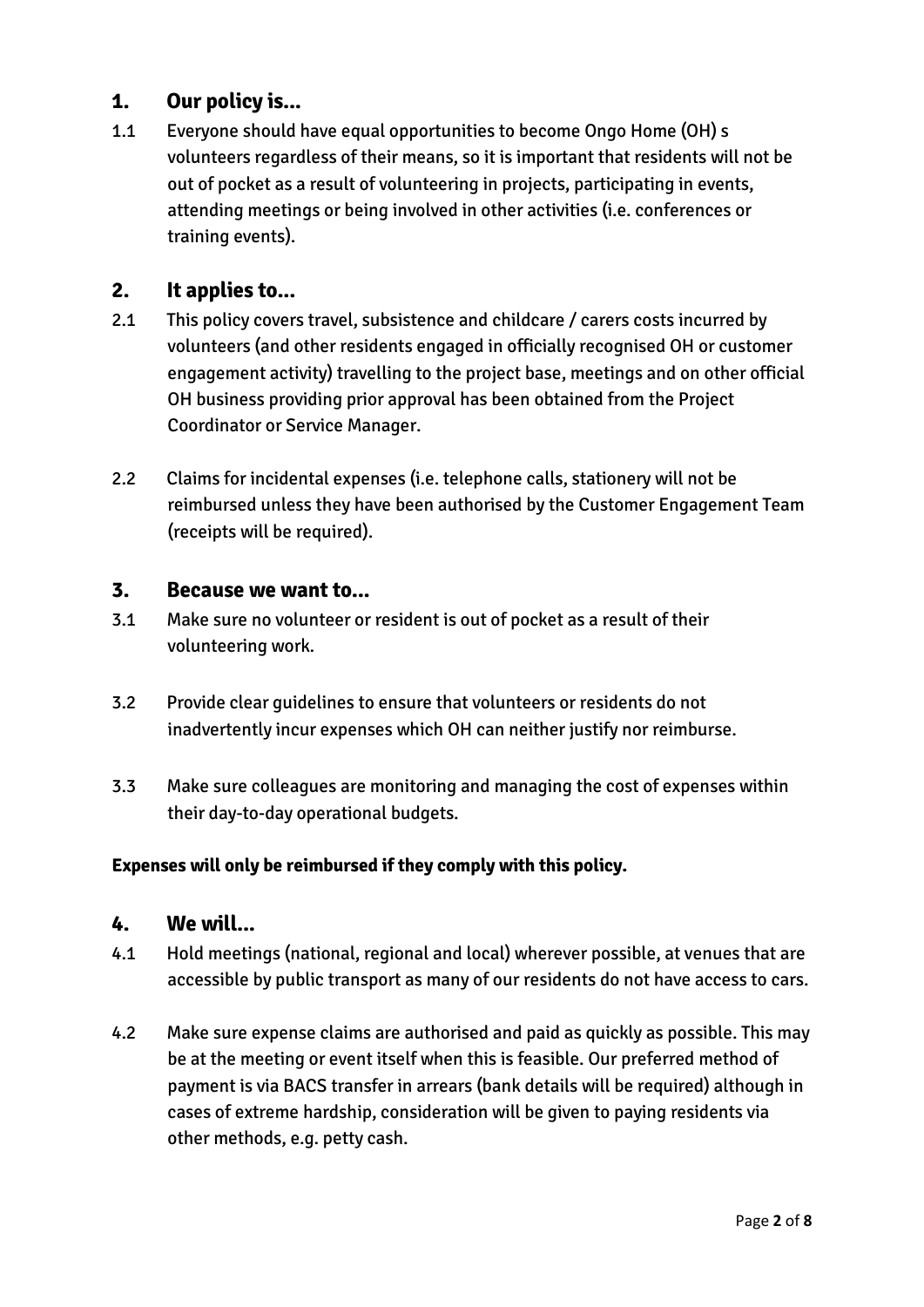- 4.3 Make sure residents are aware of the need to ensure their expense claims are cost effective and value for money. For example, car sharing is encouraged wherever possible. Receipts or travel tickets must be submitted with all claims.
- 4.4 Travel expenses will cover:
	- The costs of second class rail fare or bus fare to and from the venue
	- Taxi fares where necessary (e.g. for residents with mobility difficulties or to and from the nearest railway station if that is the only means of transport. Specially adapted taxis can be arranged for wheelchair users.
	- Mileage rates for car drivers to be reimbursed
	- Car park charges (supported by receipts)
- 4.5 Pay mileage and parking expenses to the driver when expense claims have been submitted (continuing to encourage car sharing wherever possible).
- 4.6 Book any hotel accommodation via the appropriate service manager. Occasionally it may be necessary to stay away overnight, for example if there are meetings in the same location on consecutive days or if it would otherwise be necessary to leave home before 7am or return after 7pm.

#### 4.7 **Subsistence**

- 4.7.1 The cost of meals and refreshments can be reimbursed in line with the following principles:
	- All expenditure is supported by receipts
	- Refreshments have not been provided at the project or event
	- If you have to leave home before 7am and the journey takes more than 2 hours, expenses for breakfast can be claimed up to the amount shown in the Being involved, expenses and allowances leaflet
	- If it is necessary to travel over lunchtime and the journey takes more than 2 hours, (e.g. if a meeting ends late morning or begins early afternoon), lunch expenses can be claimed up to the amount shown in the *Being* involved, expenses and allowances leaflet
	- If you are volunteering in a project or event for more than five hours, lunch expenses can be claimed up to the amount shown in the Being involved, expenses and allowances leaflet
	- If you have to stay away from home overnight and a meal has not been arranged with the accommodation, or if you are travelling home after 7pm and the journey takes more than 2 hours, evening meal expenses can be claimed up to the amount shown in the Being involved, expenses and allowances leaflet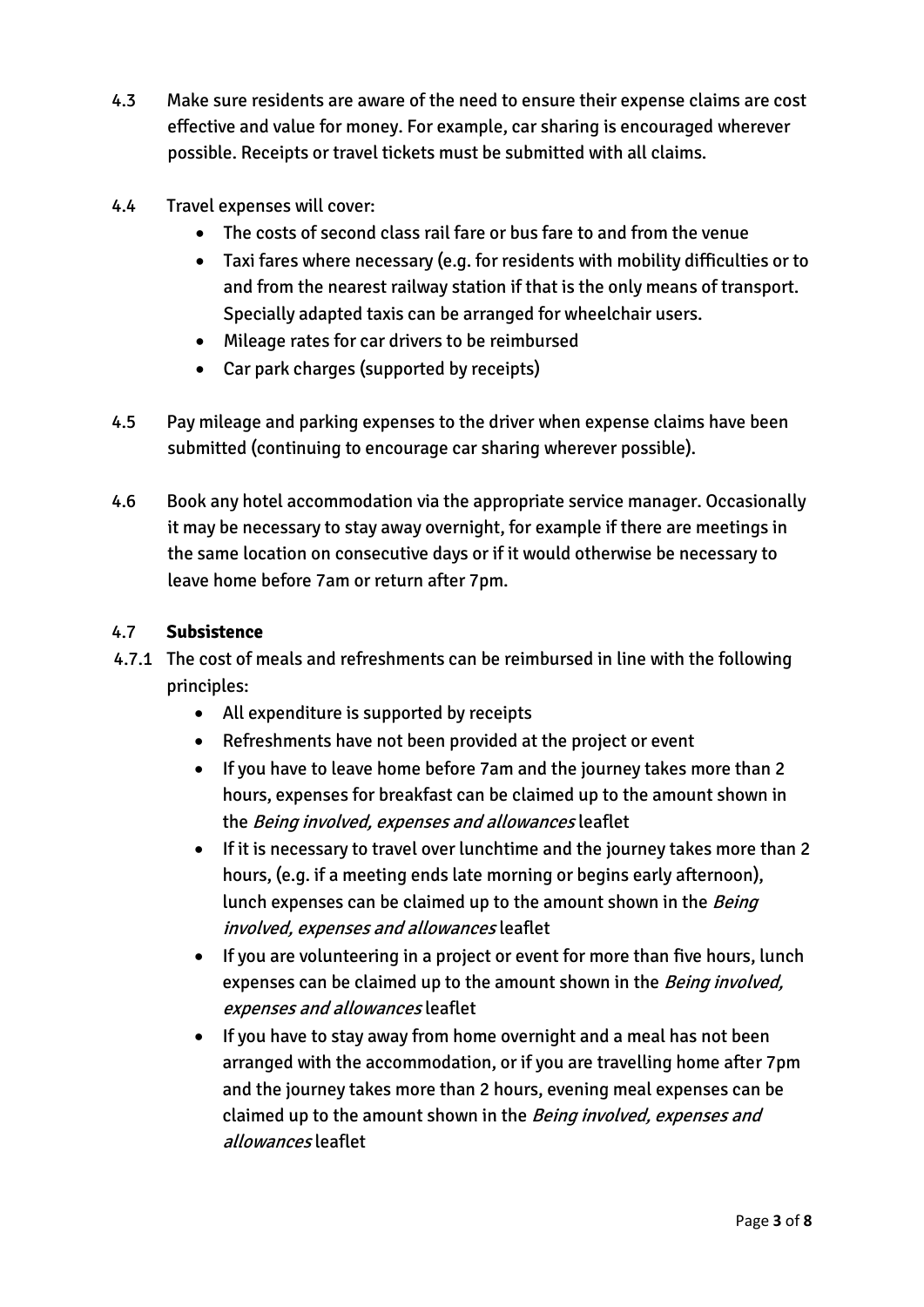#### 4.8 **Childcare or carers expenses**

- If a volunteer has to use childcare then reasonable childcare costs will be reimbursed. These must be agreed with the appropriate Service Manager (receipts will be required)
- Reasonable expenses will be reimbursed if a volunteer needs to be accompanied by a carer due to disability. Prior approval must be obtained from the appropriate Service Manager
- If a volunteer is normally the sole and essential carer for another member of the household, reasonable expenses to provide cover to enable the representative to attend a meeting will be reimbursed. This must be agreed in advance by the appropriate Service Manager. A receipt or note from the carer must be attached to the claim form
- 4.9 Some costs incurred by volunteers, outside of those specifically detailed within this policy may be reimbursed to allow individuals to carry out the responsibilities of their role, up to a maximum amount of £20 per month, at the discretion of the Customer Engagement Manager.
- 4.10 To claim expenses, a claim form must be completed and returned to the appropriate service manager for payment to be processed. Colleagues can assist residents to make and submit a claim where necessary. The form must include details of:
	- Purpose of the claim (e.g. general volunteering, meeting, event)
	- Name of the event / meeting, venue / project base, date and time
	- Name and address of person claiming
	- Amount being claimed
	- Signature of person claiming
	- Receipts required to be attached to the form
- 4.11 Expense claim forms are available from our website [www.ongo.co.uk](http://www.ongo.co.uk/) or from the appropriate service manager from either the project base or Ongo House, High Street, Scunthorpe, DN15 6AT.

#### **5. Making sure we do what we say...**

- 5.1 The Customer Engagement Manager has overall responsibility for this policy and for monitoring its effectiveness.
- 5.2 The Customer Engagement Team are responsible for ensuring they have read and understood the policy and that it is implemented on a day to day basis.

## **6. Other things to bear in mind...**

- 6.1 This policy also links to:
	- OH Customer Engagement Strategy / Framework
	- OH Being involved, expenses and allowances leaflet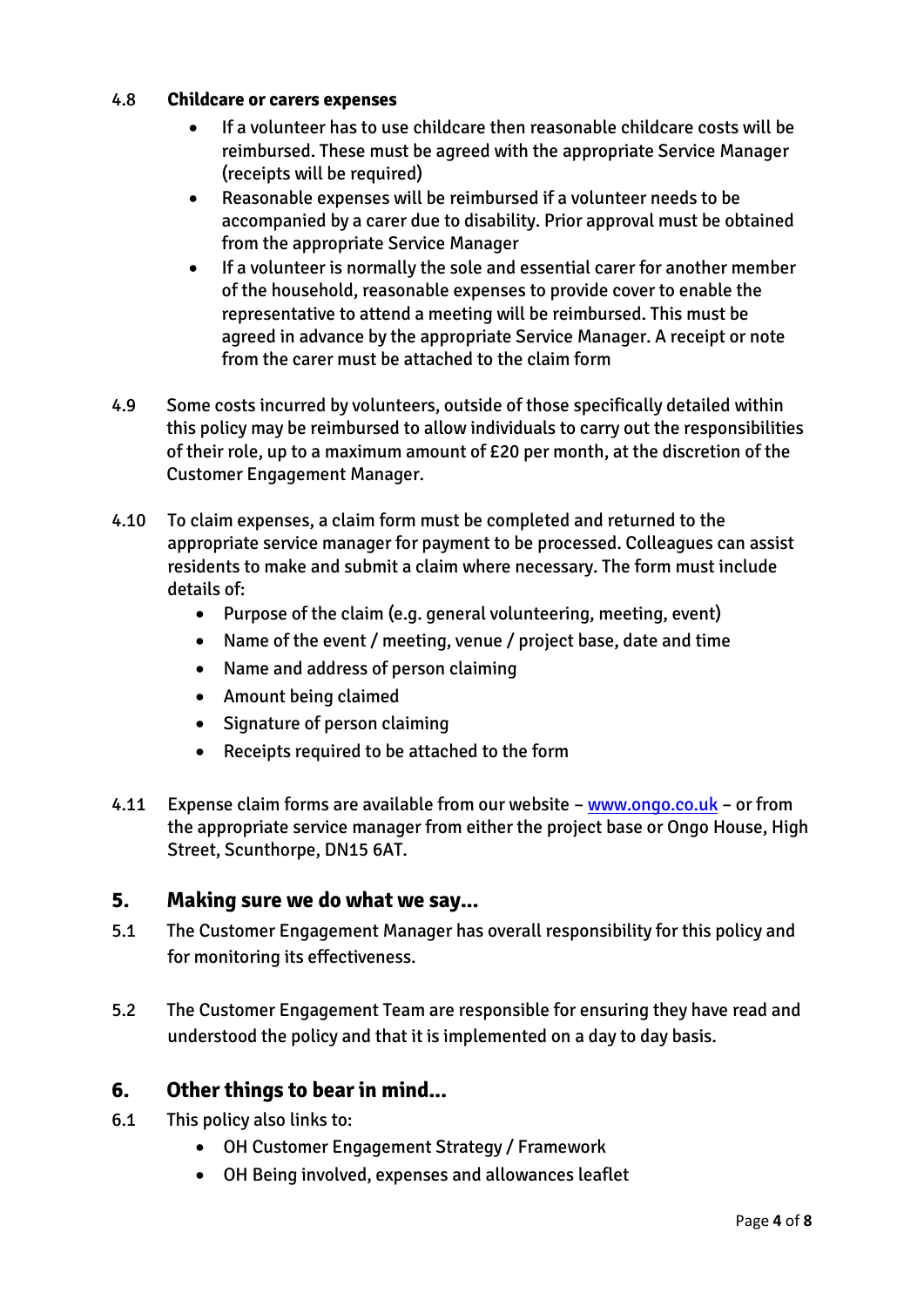HM Revenue and Customs tax-free mileage rates

# **7. We'll look at this again...**

7.1 This policy will be reviewed annually. We will review earlier if any regulatory or legislative changes occur ad have an impact on this policy.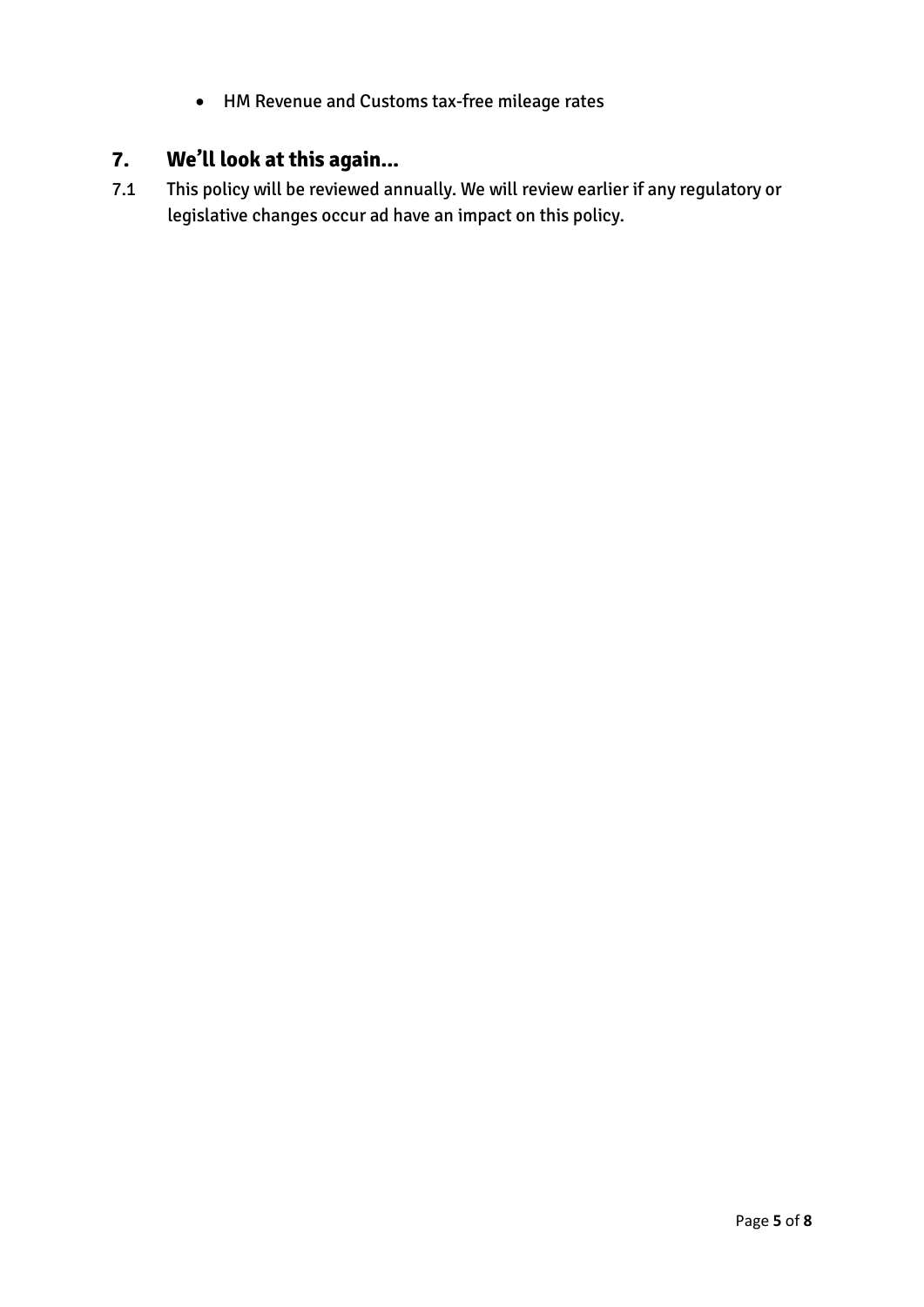#### APPENDIX 1 – Customer Engagement expense rates

We will always set our mileage rates in line with HM Revenue and Customs (HMRC) Mileage Approved Rates (MAPS). They are set at a level to take into account depreciation and other running costs, as well as fuel.

Rates paid for mileage will be updated each April to reflect any new rates set by HMRC.

Rates listed are applicable as at April 2019:

Mileage 0.45p per mile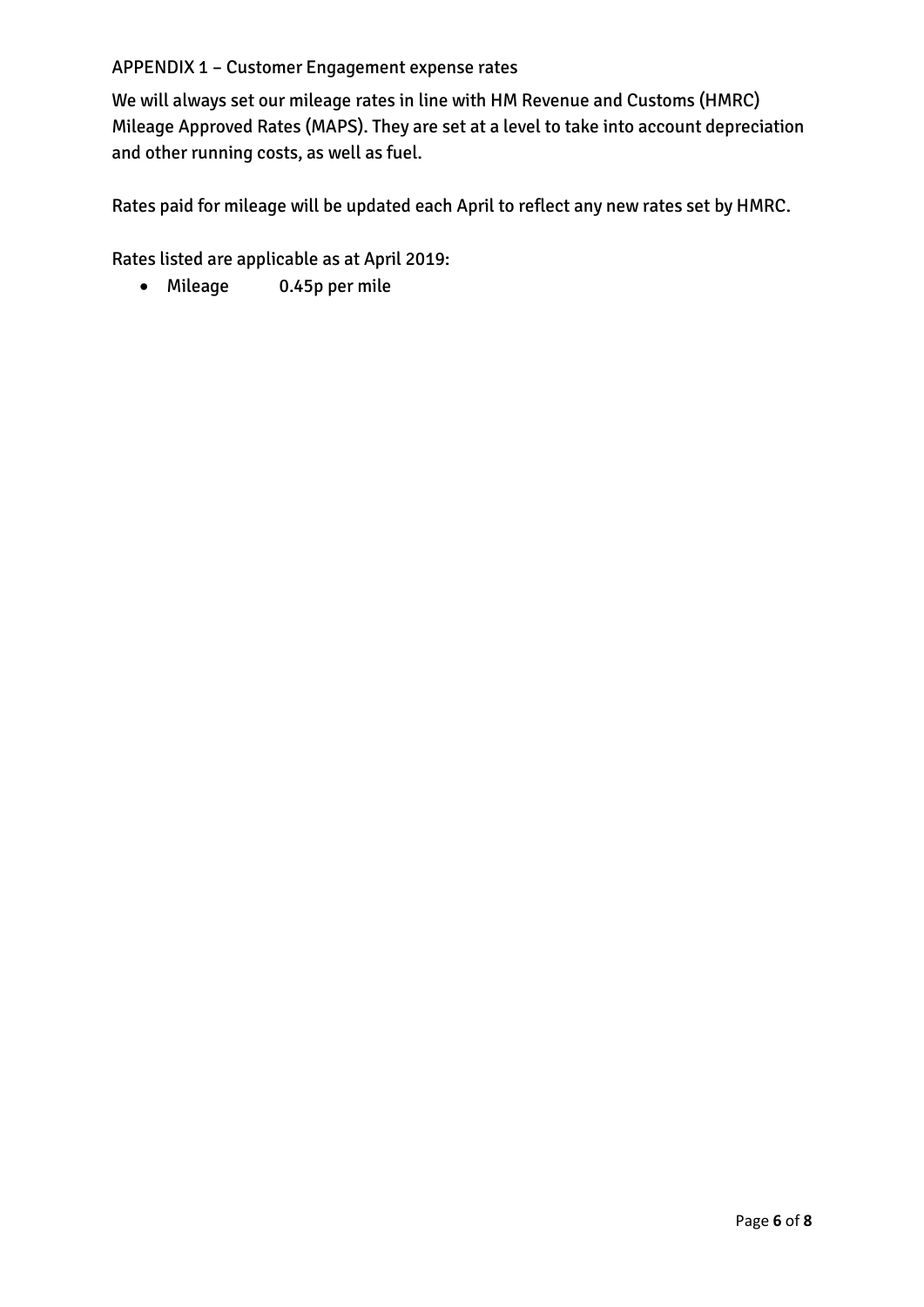#### **Travel expenses:**

| <b>Guidance</b>                                                                                                                                                         | <b>Information required</b>                                                                                                                                                                                                                                              |  |
|-------------------------------------------------------------------------------------------------------------------------------------------------------------------------|--------------------------------------------------------------------------------------------------------------------------------------------------------------------------------------------------------------------------------------------------------------------------|--|
| <b>Rail fares:</b><br>To and from within OH region                                                                                                                      | Rail tickets should be booked in<br>advance via the Project<br><b>Coordinator or Service Manager</b>                                                                                                                                                                     |  |
| Bus:<br>To and from home within OH region<br>$\bullet$<br>(volunteer to make own<br>arrangements)                                                                       | "all day tickets" to be bought for<br>$\bullet$<br>£3.70 instead of return fare if<br>cheaper<br>People who travel more than three<br>days per week for volunteer<br>purposes should purchase a week<br>pass at £9.80<br>Bus tickets to be attached to the<br>claim form |  |
| <b>Taxi fares:</b><br>These will be paid when the<br>individual does not have access to<br>a car or public transport<br>Taxi sharing from the same area is<br>essential | Bookings to be made through the<br>appropriate service manager with<br>the exception of Community Voice<br>when bookings will be made via<br>the allocated booking officer<br>Taxi accounts are set up with<br>individual firms                                          |  |
| Car mileage:<br>Actual journey mileage including<br>return can be claimed<br>Car sharing is encouraged                                                                  | Mileage - 0.45p per mile<br>$\bullet$<br>Details of journey to be included on<br>the claim form<br>Additional passengers to be<br>included on claim form                                                                                                                 |  |
| Car parking fees:<br>Can be claimed for the period of<br>the meeting                                                                                                    | Receipt / parking ticket to be<br>provided                                                                                                                                                                                                                               |  |
| Travel outside of the region OH operates<br>in:<br>The project coordinator or service<br>manager will advise on the most<br>cost-effective travel                       | Travel arrangements to be agreed<br>with the appropriate service<br>manager in advance                                                                                                                                                                                   |  |

**N.B - The amount to be claimed by a person volunteering in a project or daily activity will be capped at £10 per day**